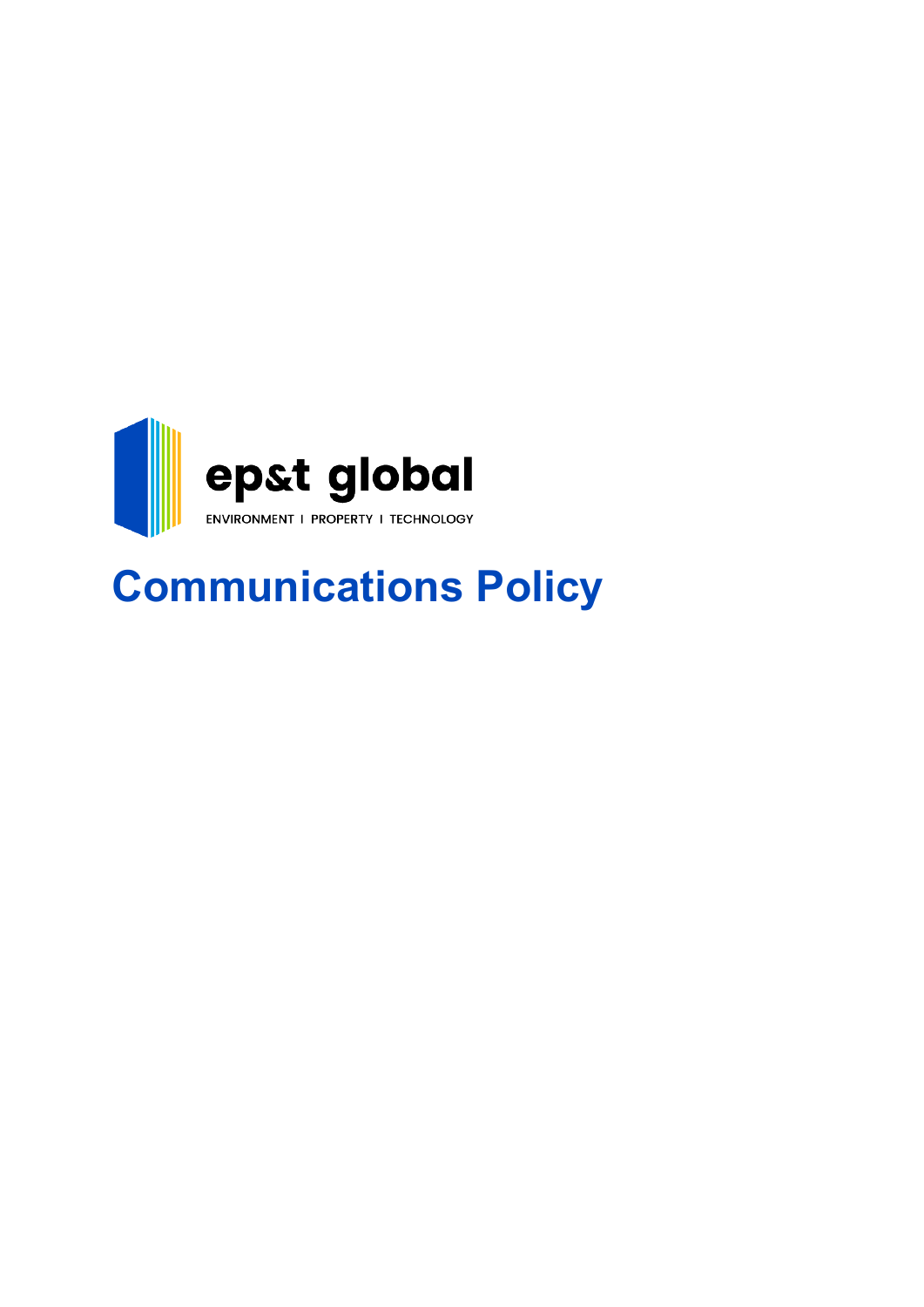# **Contents**

| 1.  | <b>Background</b>                                          | 1                                          |
|-----|------------------------------------------------------------|--------------------------------------------|
| 1.1 | Overview                                                   |                                            |
| 1.2 | Purpose                                                    | 1                                          |
| 2.  | <b>Confidentiality</b>                                     | 1                                          |
| 3.  | Communications with shareholders, employees and the market | $\boldsymbol{2}$                           |
| 3.1 | Continuous and periodic disclosure                         | $\overline{\mathbf{c}}$                    |
| 3.2 | Communications with the ASX                                | $\overline{c}$                             |
| 3.3 | <b>EP&amp;T Meetings</b>                                   |                                            |
| 3.4 | Information on the website                                 | $\begin{array}{c} 2 \\ 3 \\ 3 \end{array}$ |
| 3.5 | <b>Briefings</b>                                           |                                            |
| 3.6 | Communication with employees                               | 3                                          |
| 3.7 | Employee briefings                                         | 3                                          |
| 3.8 | Electronic communication                                   | $\overline{3}$                             |
| 3.9 | Website                                                    | 3                                          |
| 4.  | <b>Other communications</b>                                | 4                                          |
| 4.1 | Communications with the media                              | $\overline{\mathcal{A}}$                   |
| 4.2 | Communications with other stakeholders                     | $\overline{\mathcal{A}}$                   |
| 4.3 | Website                                                    | 4                                          |
| 5.  | <b>Other matters</b>                                       | $\overline{\mathbf{4}}$                    |
| 5.1 | Questions                                                  | 4                                          |
| 5.2 | Amendment of policy                                        | $\overline{4}$                             |
| 5.3 | Adoption of Policy and Board review                        | 5                                          |
|     | <b>Schedule 1 - Periodic Disclosures</b>                   | 6                                          |

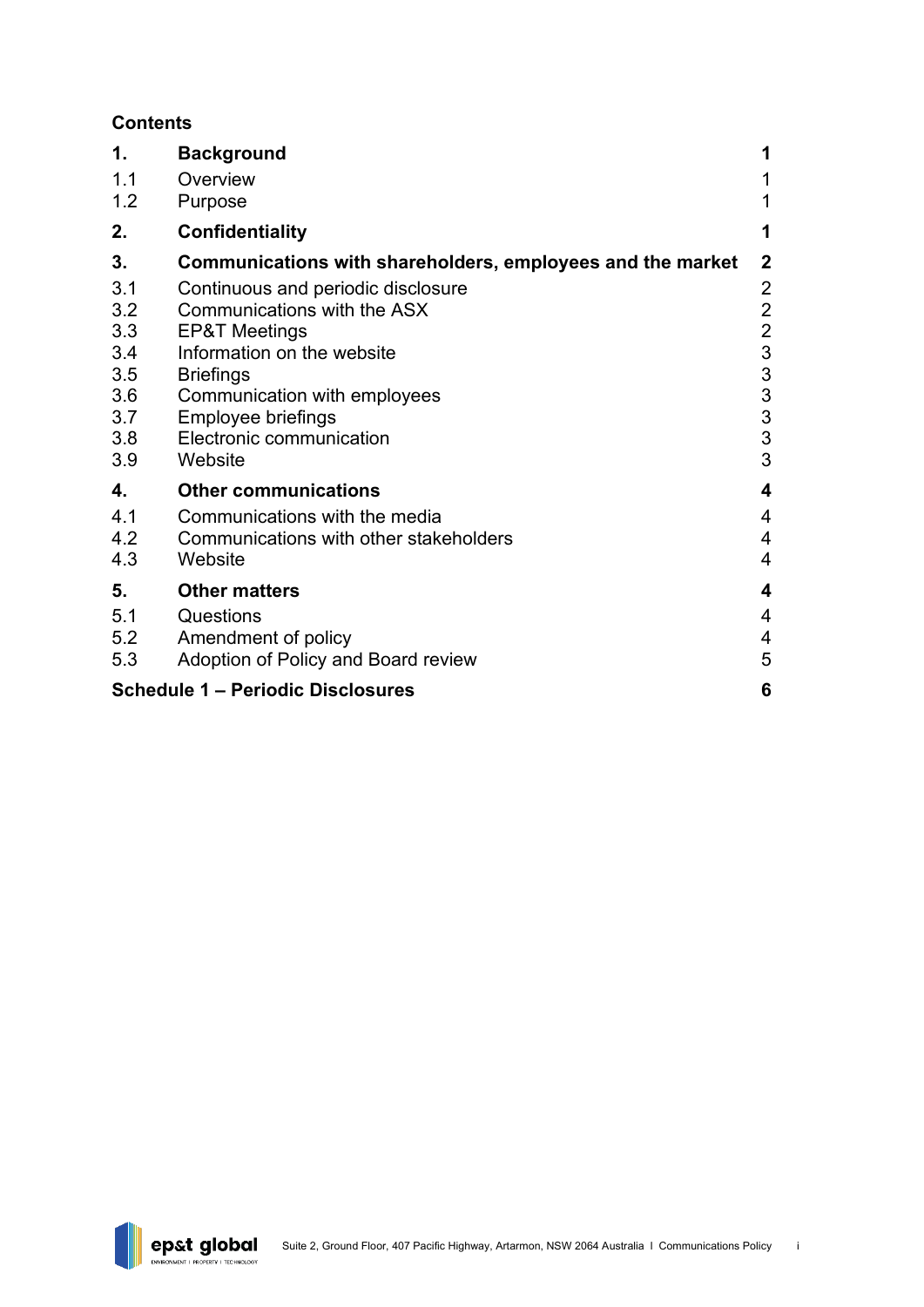# **Communications Policy**

# **EP&T Global Limited ACN 645 144 314 (EP&T)**

# <span id="page-2-0"></span>**1. Background**

#### <span id="page-2-1"></span>**1.1 Overview**

- (a) EP&T is committed to effective communication with its customers, shareholders, market participants, employees, suppliers, financiers, creditors, other stakeholders and the wider community. EP&T will ensure that all stakeholders, market participants and the wider community are informed of its activities and performance.
- (b) EP&T will endeavour to make publicly available all information to ensure that trading in its shares takes place in an efficient, competitive and informed market.

#### <span id="page-2-2"></span>**1.2 Purpose**

- (a) This Communications Policy contains EP&T's approach and commitment to communication. The Policy is designed to ensure that EP&T:
	- (i) provides timely and accurate information equally to all shareholders and market participants regarding EP&T including its financial situation, performance, ownership, strategies, activities and governance; and
	- (ii) adopts channels for disseminating information that are fair, timely and cost efficient.
- (b) In addition to those policies and processes contained in the Continuous Disclosure Policy, EP&T has implemented a number of processes to ensure achievement of these goals.

# <span id="page-2-3"></span>**2. Confidentiality**

- (a) Information that EP&T considers private and that is not generally available outside EP&T (**Confidential Information**) and information that EP&T owns, develops, pays to have developed or to which it has an exclusive right (**Proprietary Information**) must be treated by EP&T and all employees as follows:
	- (i) EP&T and all employees must ensure that they do not disclose any Confidential Information or Proprietary Information to any third party or other employee who does not have a valid business reason for receiving that information;
	- (ii) if Confidential Information or Proprietary Information is required to be provided to third parties or other employees for valid business purposes, EP&T and its employees must:
		- (A) take adequate precautions to ensure that information is only used for those purposes for which it is provided and is not misused or disseminated to EP&T's detriment; and
		- (B) ensure that the information is returned or destroyed when the purpose is complete.
- (b) Such precautions include obtaining a confidentiality agreement or other undertaking. Advice about these measures can be obtained from the Company Secretary.

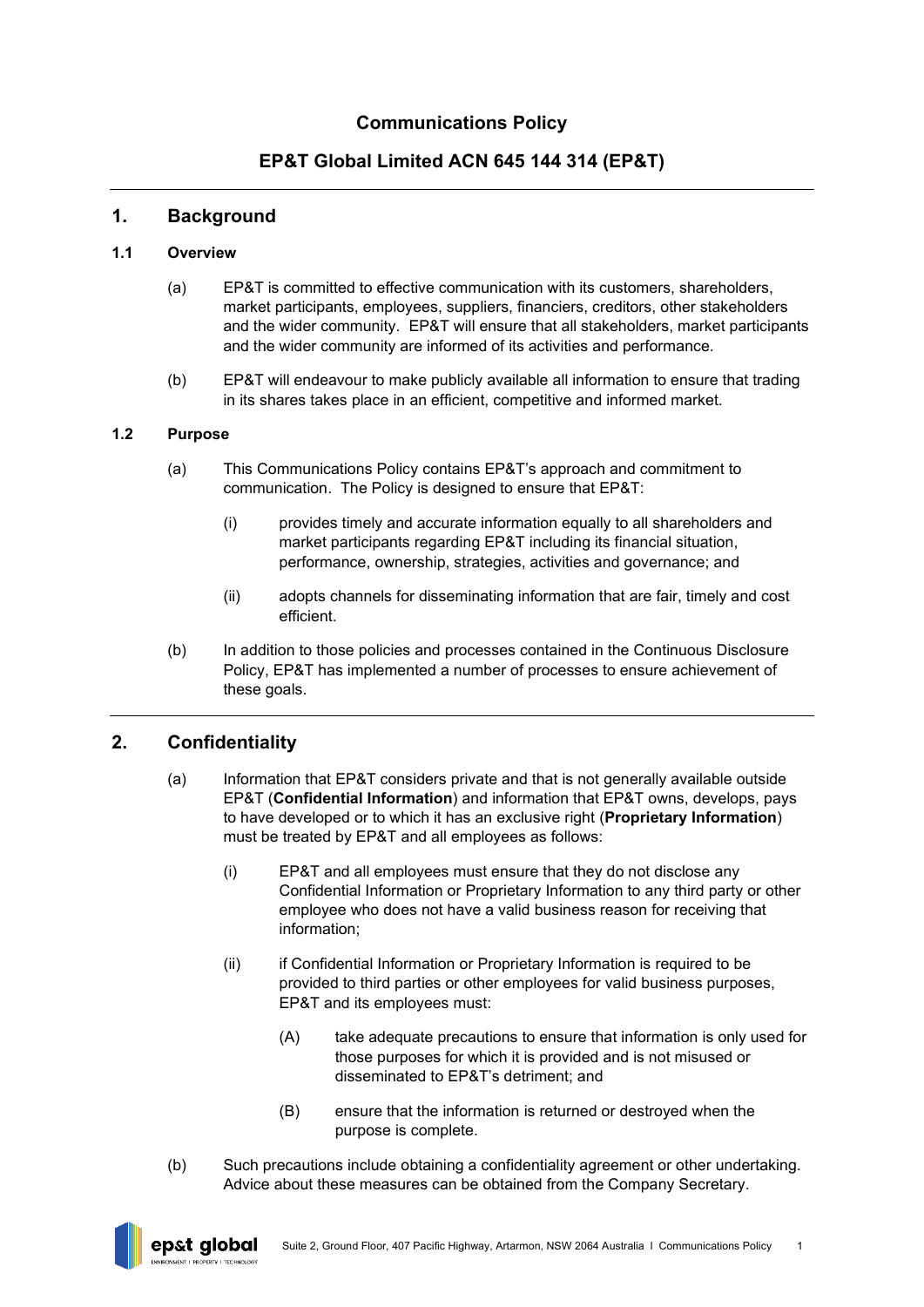(c) Any information concerning EP&T which is not generally available and which may have a material effect on the price or value of EP&T securities may need to be disclosed in order for EP&T to comply with its continuous disclosure obligations referred to in its Continuous Disclosure Policy and in section 3 of this Communications Policy.

# <span id="page-3-0"></span>**3. Communications with shareholders, employees and the market**

#### <span id="page-3-1"></span>**3.1 Continuous and periodic disclosure**

- (a) Shares in EP&T Global Limited are listed on the ASX. Therefore, EP&T is subject to continuous disclosure requirements under the Corporations Act 2001 (Cth) and the ASX Listing Rules, in addition to periodic and specific disclosure requirements.
- (b) A fundamental component of EP&T's Communication Policy is its continuous disclosure program. To ensure EP&T complies with its continuous disclosure obligations, the Board has adopted a Continuous Disclosure Policy.
- (c) In addition to its continuous disclosure obligations, EP&T will make other periodic disclosures as required by law, and also in relation to those matters set out in the schedule to this policy, as contemplated by the ASX Corporate Governance Council's Corporate Governance Principles and Recommendations.

#### <span id="page-3-2"></span>**3.2 Communications with the ASX**

- (a) All communication with the ASX will be in accordance with the ASX Listing Rules. The Company Secretary is responsible for communications with the ASX.
- (b) Information communicated to the ASX will also be placed on EP&T's website.
- (c) For further information, refer to EP&T's Continuous Disclosure Policy.

# <span id="page-3-3"></span>**3.3 EP&T Meetings**

- (a) The meetings of shareholders of EP&T represent an excellent opportunity for EP&T to provide information to its shareholders. EP&T encourages attendance at, and participation in, general meetings.
- (b) EP&T typically holds its annual general meeting in November in Sydney.
- (c) A notice of a meeting will be sent to shareholders prior to meetings, including details of the time and place of the meeting, the resolutions to be considered and proxy voting procedures.
- (d) EP&T recognises that some shareholders will not be able to attend its meetings of shareholders. To allow for the participation of any such shareholders, EP&T encourages shareholders to forward their questions to the Company Secretary prior to the meeting. Where appropriate, these questions will be read out and answered at the meeting, or, if this is not practicable, the question and answer will be recorded in the transcript of the meeting.
- (e) EP&T will regularly review its policies and procedures that it has in place to facilitate and encourage participation in shareholder meetings including in relation to:
	- (i) participation in meetings involving electronic communications; and
	- (ii) providing direct voting facilities to allow shareholders to vote ahead of the meeting without having to attend or appoint a proxy.

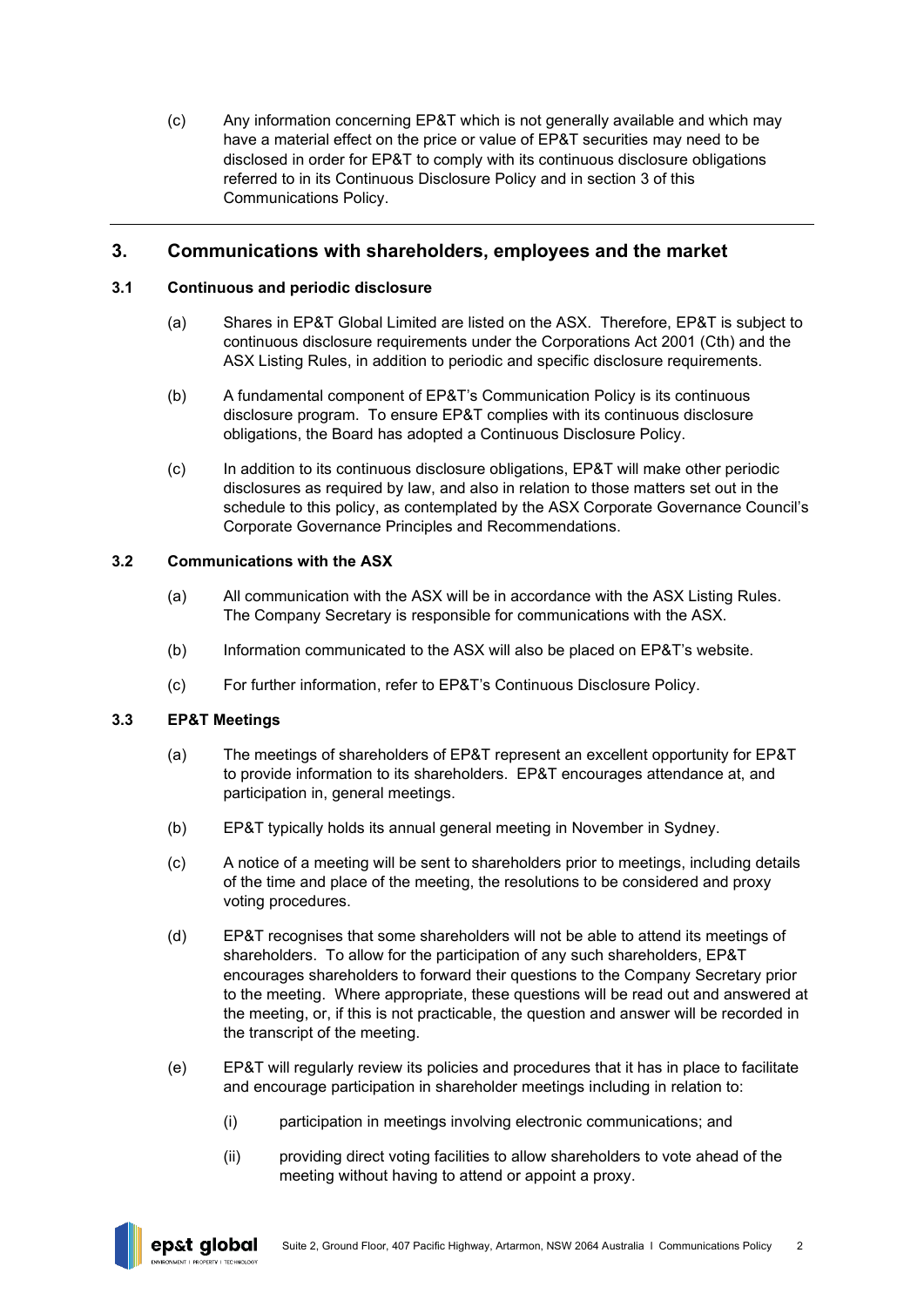#### <span id="page-4-0"></span>**3.4 Information on the website**

EP&T's website is one of the cornerstones of EP&T's Communication Policy with shareholders and the market. All information released to the ASX will be posted on EP&T's website as soon as practicable after the ASX has confirmed that it has received the information (see section [4.3](#page-5-3) below).

#### <span id="page-4-1"></span>**3.5 Briefings**

EP&T recognises the importance of the relationship between EP&T and its institutional investors, brokers and analysts. EP&T may from time to time conduct briefings to these groups. In these cases, the following protocols will apply:

- (a) material information which is required to be disclosed under the Continuous Disclosure Policy will not be disclosed at these briefings unless it has been previously, or is simultaneously, released to the market;
- (b) if material information which has not been disclosed is inadvertently released, EP&T will immediately release it to the market via the ASX and place it on EP&T's website;
- (c) questions at briefings that deal with material information that has not previously been disclosed will not be answered; and
- (d) EP&T will place a copy of the presentation material on EP&T's website.

#### <span id="page-4-2"></span>**3.6 Communication with employees**

EP&T recognises that its employees are central to EP&T's success. In order to enable staff to fulfil their role to the high standards required and to promote employee satisfaction, EP&T aims to ensure effective communication with employees. Effective communication with employees starts with their direct manager and with accessibility to senior management.

#### <span id="page-4-3"></span>**3.7 Employee briefings**

EP&T will from time to time conduct employee briefings so that all staff are aware of activities within EP&T. These briefings may be conducted by the Managing Director and CEO or an appropriate manager.

#### <span id="page-4-4"></span>**3.8 Electronic communication**

- (a) EP&T recognises that it is often efficient to communicate electronically and accordingly:
	- (i) shareholders will be given the option to receive communications from, and send communications to, EP&T and its registry electronically; and
	- (ii) EP&T's email system allows staff and stakeholders to communicate simply and easily with management and staff of EP&T.
- (b) Employees and other stakeholders have access to EP&T's email system and are encouraged to use it to improve the flow of information and communication generally.
- (c) EP&T will use email to ensure a continued flow of information and to communicate effectively with staff. Staff should feel free to communicate with any member of management by email.

#### <span id="page-4-5"></span>**3.9 Website**

(a) EP&Ts website is an important communication tool for EP&T's employees and external stakeholders, such as customers, suppliers and financiers.

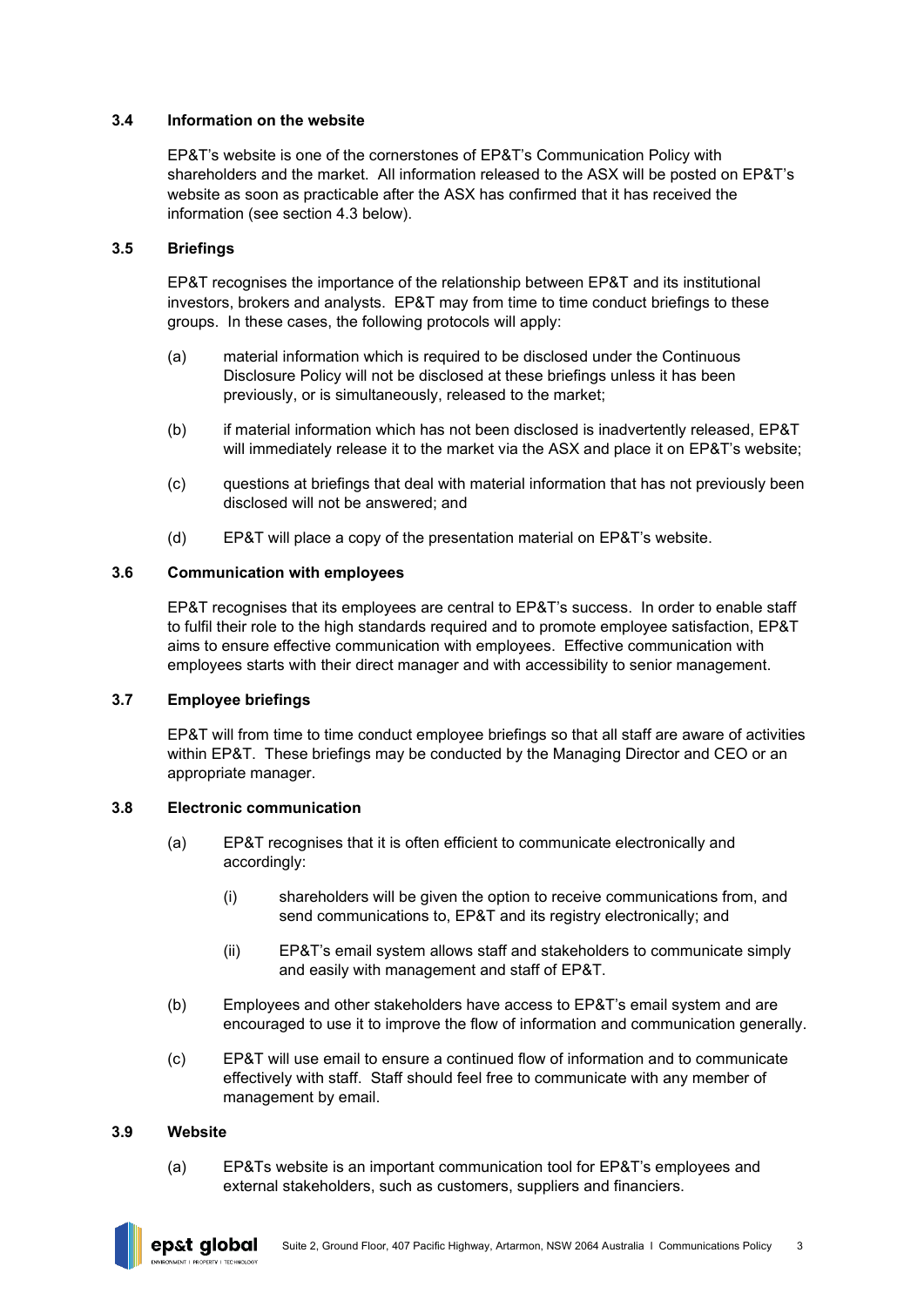(b) EP&T's website contains a range of information of relevance to stakeholders including relevant corporate governance policies and codes, media and market announcements and presentations to shareholders and institutional investors (see section [4.3](#page-5-3) below). Stakeholders are encouraged to view the website on a regular basis so that they can keep up to date with information concerning EP&T.

# <span id="page-5-0"></span>**4. Other communications**

#### <span id="page-5-1"></span>**4.1 Communications with the media**

All inquiries from the media must be referred to the CEO, Only the CEO/Managing Director and the Chairman or any persons authorised by the Chairman are permitted to give an interview or make a presentation to the media.

#### <span id="page-5-2"></span>**4.2 Communications with other stakeholders**

EP&T is committed to ensuring that all stakeholders regularly receive information about EP&T and its activities. While individual briefings may be held with key stakeholders, such as financiers, the principal means of ensuring that stakeholders have access to information will be through EP&T's website.

#### <span id="page-5-3"></span>**4.3 Website**

.

- (a) EP&T's website is the primary means to provide all information to all stakeholders. It has been designed to enable information to be accessed in a clear and readily accessible manner.
- (b) The following information will be available on EP&T's website:
	- (i) all announcements and releases to the ASX;
	- (ii) copies of presentations to shareholders, institutional investors, brokers and analysts where possible;
	- (iii) any media or other releases;
	- (iv) all notices of meetings and explanatory material;
	- (v) a copy of EP&T's most recent annual report as well as previous annual and half yearly reports;
	- (vi) all of EP&T's codes, policies and charters; and
	- (vii) any other relevant information concerning non-confidential activities of EP&T including business developments.

#### <span id="page-5-4"></span>**5. Other matters**

#### <span id="page-5-5"></span>**5.1 Questions**

If you have any questions arising from EP&T's Communications Policy, please contact the Company Secretary.

#### <span id="page-5-6"></span>**5.2 Amendment of policy**

epst global

This Policy can only be amended with the approval of the Board.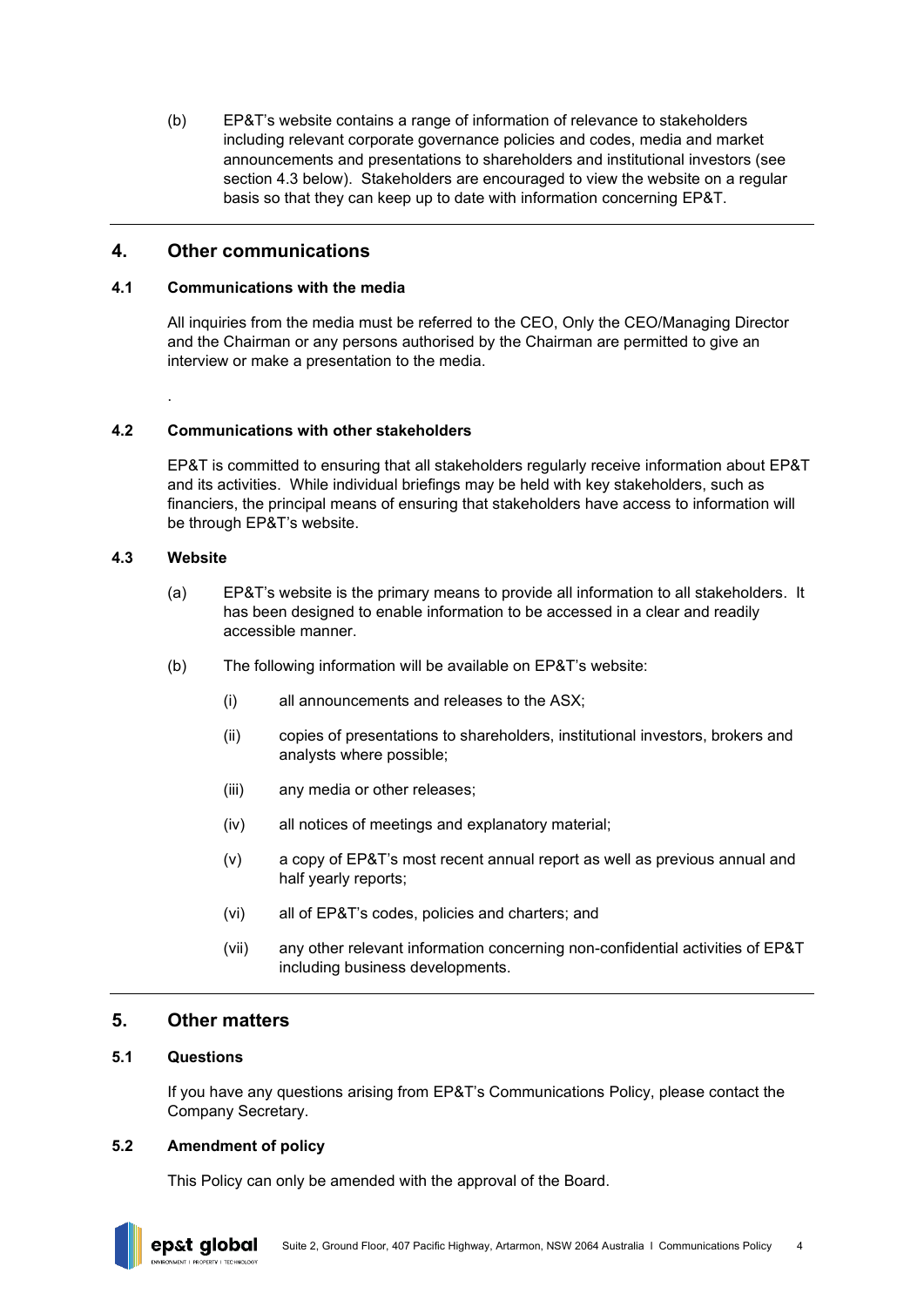### <span id="page-6-0"></span>**5.3 Adoption of Policy and Board review**

- (a) This Policy was adopted by the Board on 18 March 2021, and takes effect from that date and replaces any previous policy in this regard.
- (b) The Board will review this Policy periodically. The Company Secretary will communicate any amendments to employees as appropriate.

epst global ENT I PROPERTY I TECHNOLOGY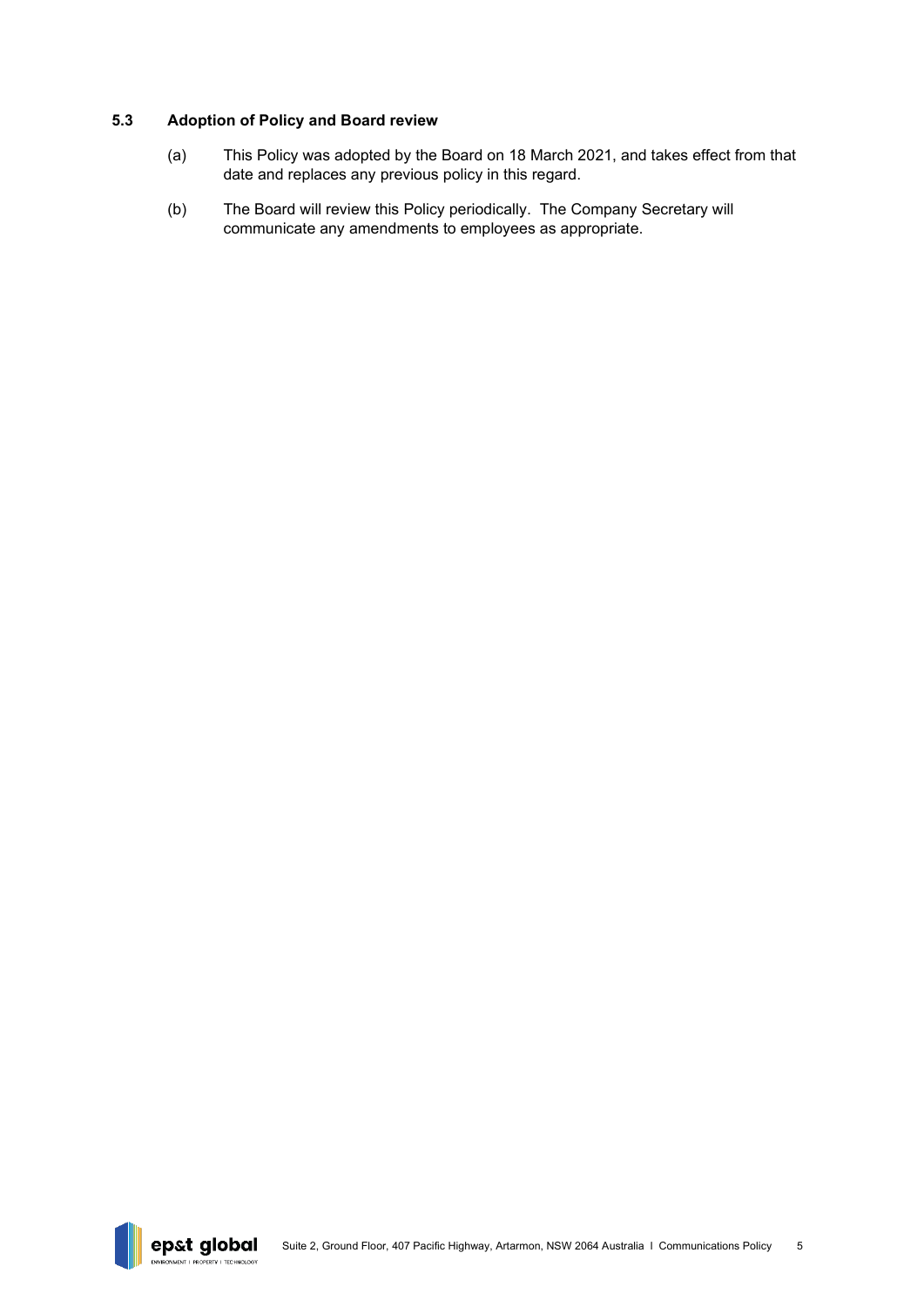# <span id="page-7-0"></span>**Schedule 1 – Periodic Disclosures**

EP&T will disclose in its annual report, on its website, or in other appropriate communications, the following<sup>[1](#page-7-1)</sup>:

# **1. Roles and responsibilities of board and management**

- (a) the respective roles and responsibilities of its board and management;
- (b) those matters expressly reserved to the board and those delegated to management;

# **2. Appointment of new directors**

- (a) to shareholders, all material information in EP&T's possession relevant to a decision on whether or not to elect or re-elect a director;
- (b) to shareholders, the following information about a candidate standing for election or re-election as a director:
	- (i) biographical details, including their relevant qualifications and experience and the skills they bring to the board;
	- (ii) details of any other material directorships currently held by the candidate;
	- (iii) in the case of a candidate standing for elections as a director for the first time:
		- (A) any material adverse information revealed by the checks EP&T has performed about the director;
		- (B) details of any interest, position, association or relationship that might influence, or reasonably be perceived to influence, in a material respect, their independent judgement;
		- (C) if the board considers that the candidate will, if elected, qualify as an independent director, a statement to that effect,
	- $(iv)$  in the case of a candidate standing for re-election as a director:
		- (A) the term of office currently served by the director; and
		- (B) if the board considers the director to be an independent director, a statement to that effect;
	- (v) a statement by the board as to whether it supports the election or re-election of the candidate;

# **3. Diversity Policy**

(a) its diversity policy, or a summary of that policy;

<span id="page-7-1"></span>In the 4th edition of its Corporate Governance Principles and Recommendations [\(https://www.asx.com.au/documents/asx-compliance/cgc-principles-and-recommendations-fourth-edn.pdf](https://www.asx.com.au/documents/asx-compliance/cgc-principles-and-recommendations-fourth-edn.pdf) ), the ASX Corporate Governance Council identify these disclosures as those that should be made by listed entities in their annual report and/or on their website.

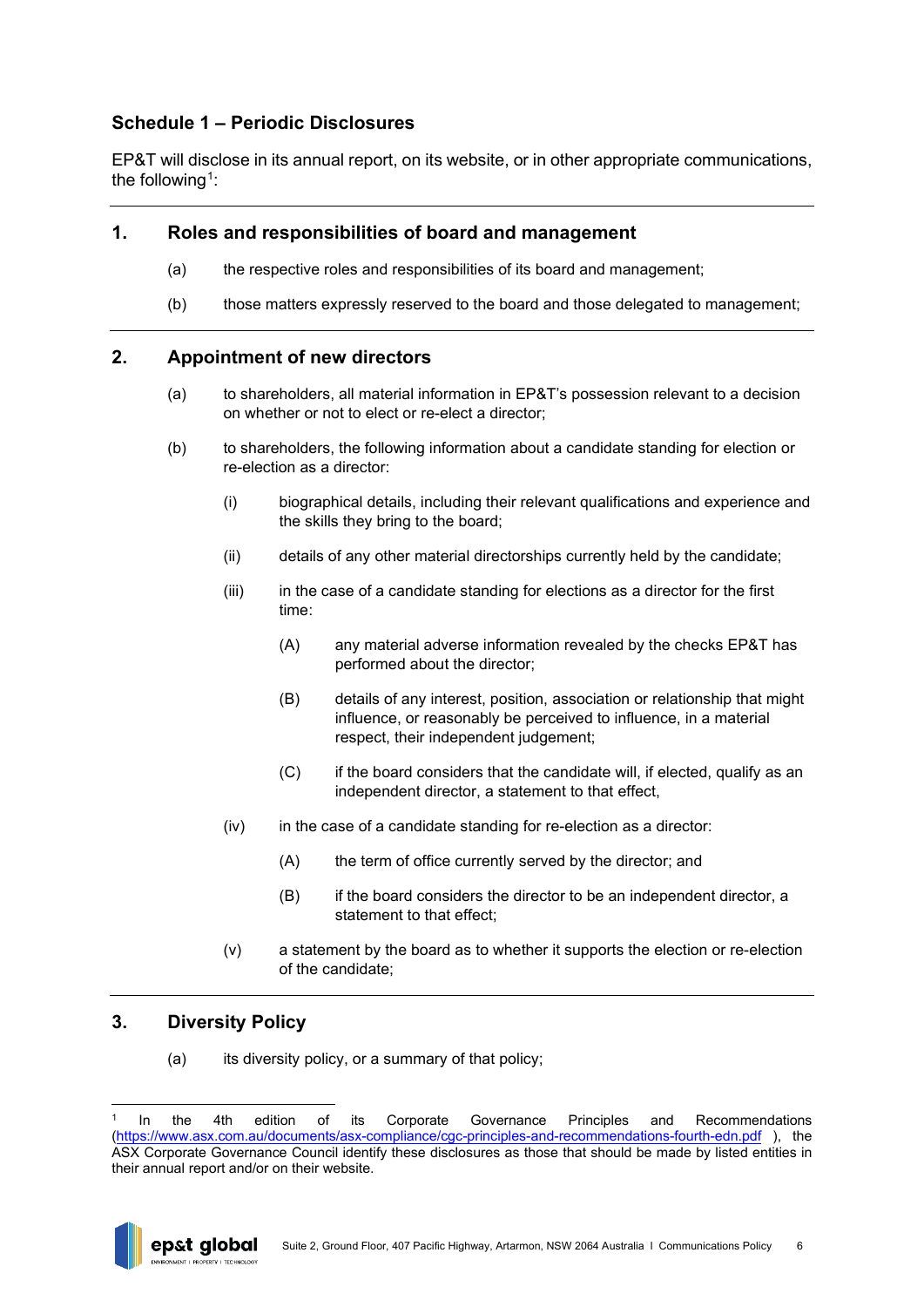- (b) the measurable objectives that its board, or a relevant committee, has set for achieving gender diversity and its progress towards achieving those objectives;
- (c) the respective proportions of men and women on the board, in senior executive positions and across the whole organisation (including how EP&T has defined "senior executive" for these purposes);
- (d) if EP&T is a "relevant employer" under the Workplace Gender Equality Act, EP&T's most recent "Gender Equality Indicators", as defined in and published under that Act;
- (e) as a larger company with a significant number of employees, the numbers of women at senior executive level and the relative proportion of women and men in management roles immediately below senior executive;

# **4. Performance evaluation processes for board and senior executives**

- (a) its process for periodically evaluating the performance of the board, its committees and individual directors and, in relation to each reporting period, whether such a performance evaluation was undertaken in the reporting period in accordance with that process;
- (b) knowledge that EP&T has gained from the evaluations mentioned above and any governance changes it has made as a result;
- (c) its process for periodically evaluating the performance of its senior executives and, in relation to each reporting period, whether such a performance evaluation was undertaken in the reporting period in accordance with that process;

# **5. Remuneration and Nomination Committee**

- (a) the charter and members of its Remuneration and Nomination Committee;
- (b) as at the end of each reporting period, the number of times the Remuneration and Nomination Committee met throughout the period and the individual attendances of the members at those meetings;

#### **6. Board skills matrix**

Skills matrix which sets out the mix of skills that the board currently has or its looking to achieve in its membership;

#### **7. Independent directors**

- (a) the names of the directors considered by the board to be independent directors;
- (b) the length of service of each director;

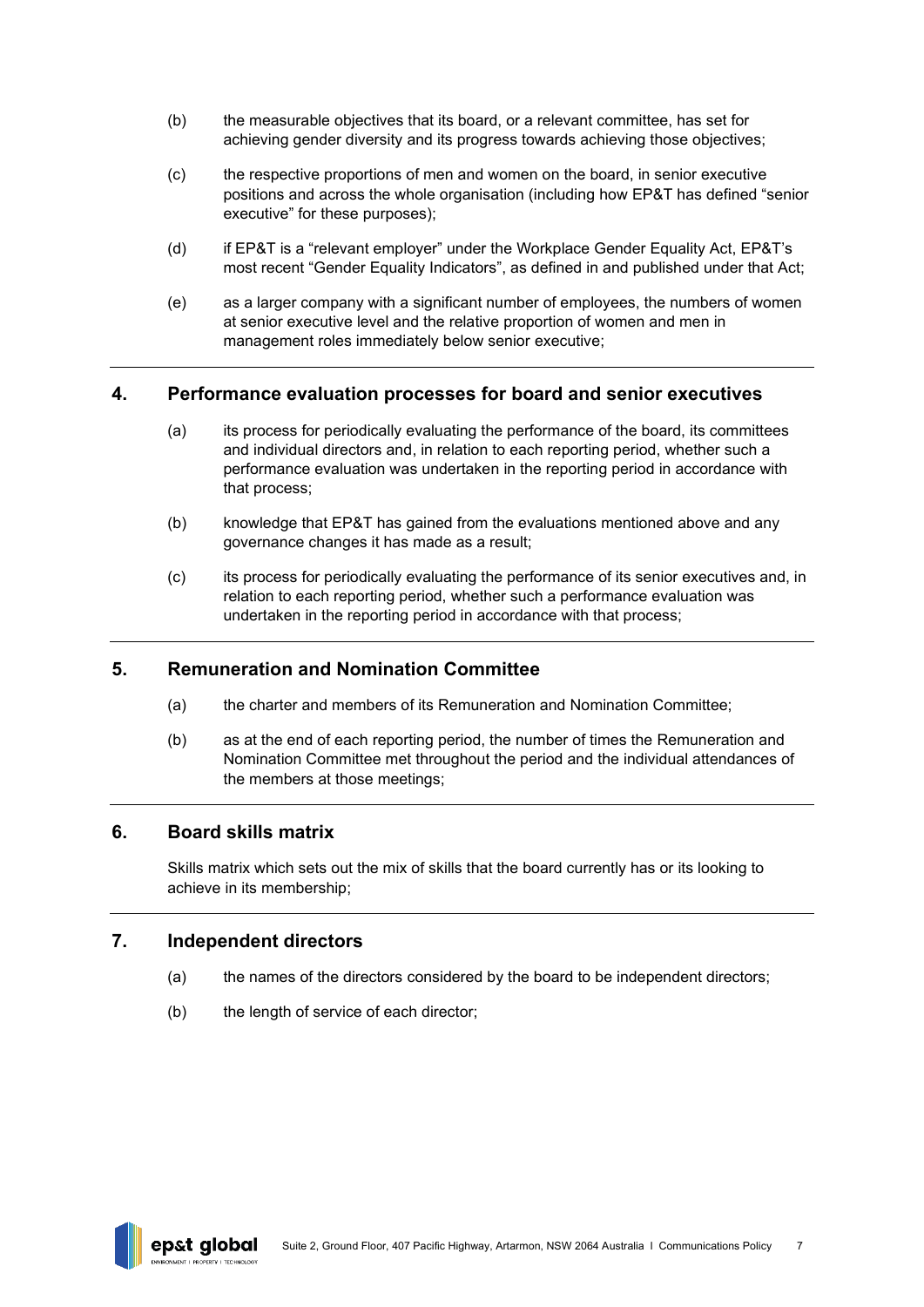- (c) the interest, position, association or relationship of a director which may cause doubts about that director's independence,<sup>[2](#page-9-0)</sup> but which the board believes does not compromise that director's independence;
- (d) if applicable, an explanation of why the board is of the opinion that the relevant interest, position, association or relationship does not compromise a director's independence;
- (e) if an independent director is no longer independent, that fact in a timely manner;

# **8. Code of Conduct**

Its code of conduct, or a summary of it;

# **9. Audit and Risk Management Committee**

- (a) the charter and relevant qualifications and experience of the members of its Audit and Risk Management Committee;
- (b) in relation to each reporting period, the number of times that the Audit and Risk Management Committee met throughout the period and the individual attendances of the members at those meetings;

# **10. Disclosure obligations**

Its disclosure obligations compliance policy (Continuous Disclosure Policy), or a summary of that policy;

# **11. Shareholders**

The policies and processes in place to facilitate and encourage participation at meetings of shareholders;

# **12. Risk Management**

- (a) the charter and members of its Audit and Risk Management Committee;
- (b) as at the end of each reporting period, the number of times the committee met throughout the period and the individual attendances of the members at those meetings;
- (c) in relation to each reporting period, whether a review of the Company's risk management framework has taken place;
- (d) if a review of EP&T's risk management framework has taken place, any knowledge that EP&T has gained from the review and any changes it has made to its risk management framework as a result;
- (e) how EP&T's internal audit function is structured and what role it performs;

<span id="page-9-0"></span><sup>2</sup> See Box 2.3 of the ASX Corporate Governance Council Corporate Governance Principles and Recommendations, [\(https://www.asx.com.au/documents/asx-compliance/cgc-principles-and-recommendations](https://www.asx.com.au/documents/asx-compliance/cgc-principles-and-recommendations-fourth-edn.pdf)[fourth-edn.pdf](https://www.asx.com.au/documents/asx-compliance/cgc-principles-and-recommendations-fourth-edn.pdf) ) at page 14.

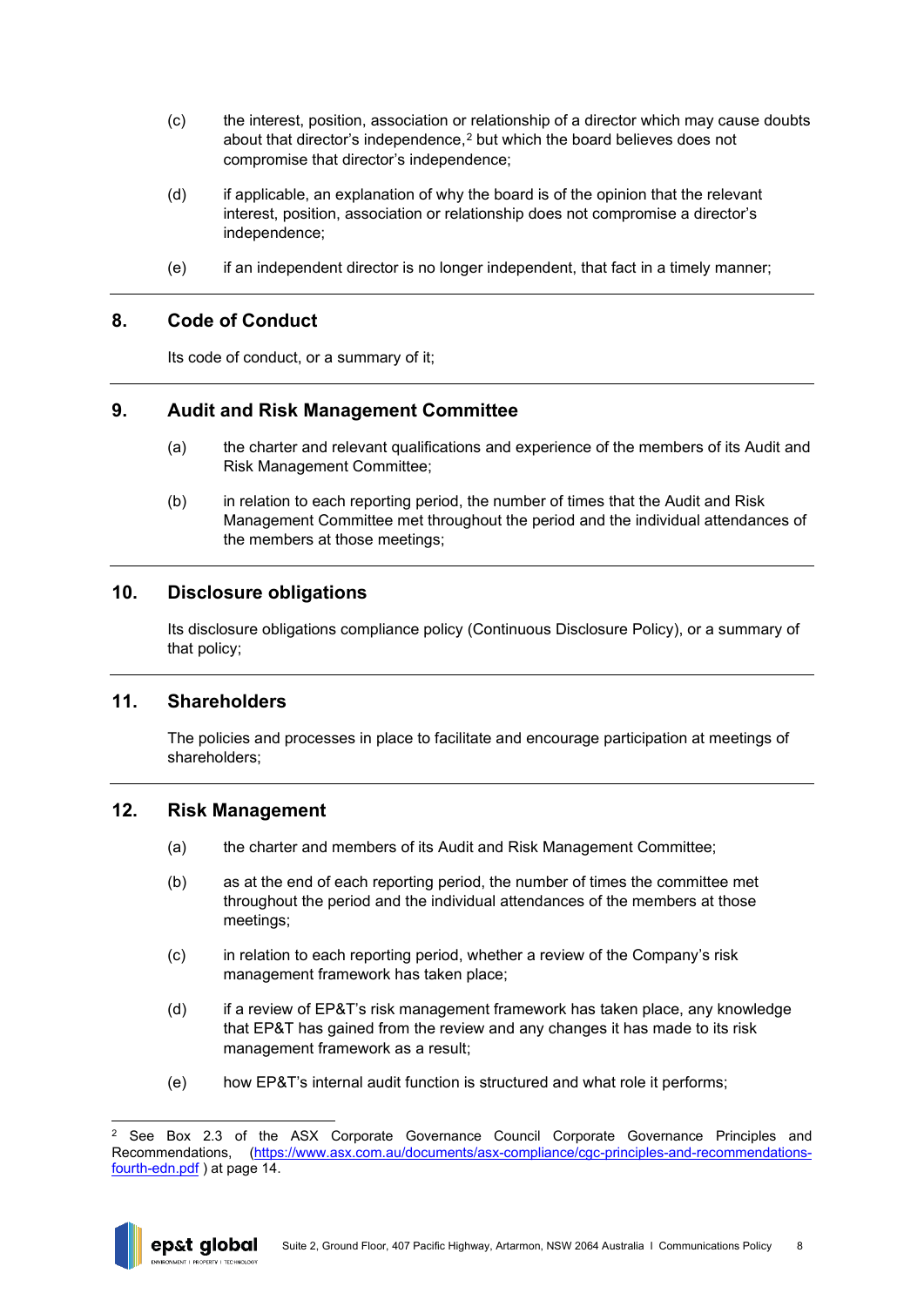(f) whether EP&T has any material exposure to economic, environmental and social sustainability risks and, if it does, how it manages or intends to manage those risks;

# **13. Remuneration**

- (a) the relationship between remuneration and performance and how it is aligned to the creation of value for shareholders;
- (b) the charter and members of its Remuneration and Nomination Committee;
- (c) as at the end of each reporting period, the number of times the Remuneration Committee met throughout the period and the individual attendances of the members at those meetings;
- (d) separately, its policies and practices regarding the remuneration of non-executive directors and the remuneration of executive directors and other senior executives, including a summary of EP&T's policies and practices regarding the deferral of performance-based remuneration and reduction, cancellation or clawback of performance-based remuneration in the event of serious misconduct or a material misstatement in EP&T's financial statements;
- (e) if EP&T has an equity-based remuneration scheme, its policy on whether participants are permitted to enter into transactions which limit the economic risk of participating in the scheme;

# **14. Securities Trading Policy**

- (a) its Securities Trading Policy to the ASX market announcements office for release to the market;
- (b) following any material change made to its Securities Trading Policy, a copy of the amended Securities Trading Policy, within 5 business days of the material change taking effect; and
- (c) its Securities Trading Policy immediately upon the request of the ASX.

#### **15. Corporate Governance Materials***[3](#page-10-0)*

- (a) the names, photographs and brief biographical information for each of its directors and senior executives;
- (b) its constitution, board charter and the charters of each of its board committees;
- (c) the corporate governance policies and other corporate governance materials referred to within the Principles and Recommendations;

# **16. Other Materials and information***[4](#page-10-1)*

(a) copies of its annual reports and financial statements;

<span id="page-10-1"></span><span id="page-10-0"></span><sup>4</sup> Disclosed on the EP&T's website.



<sup>3</sup> Disclosed on the EP&T's website.